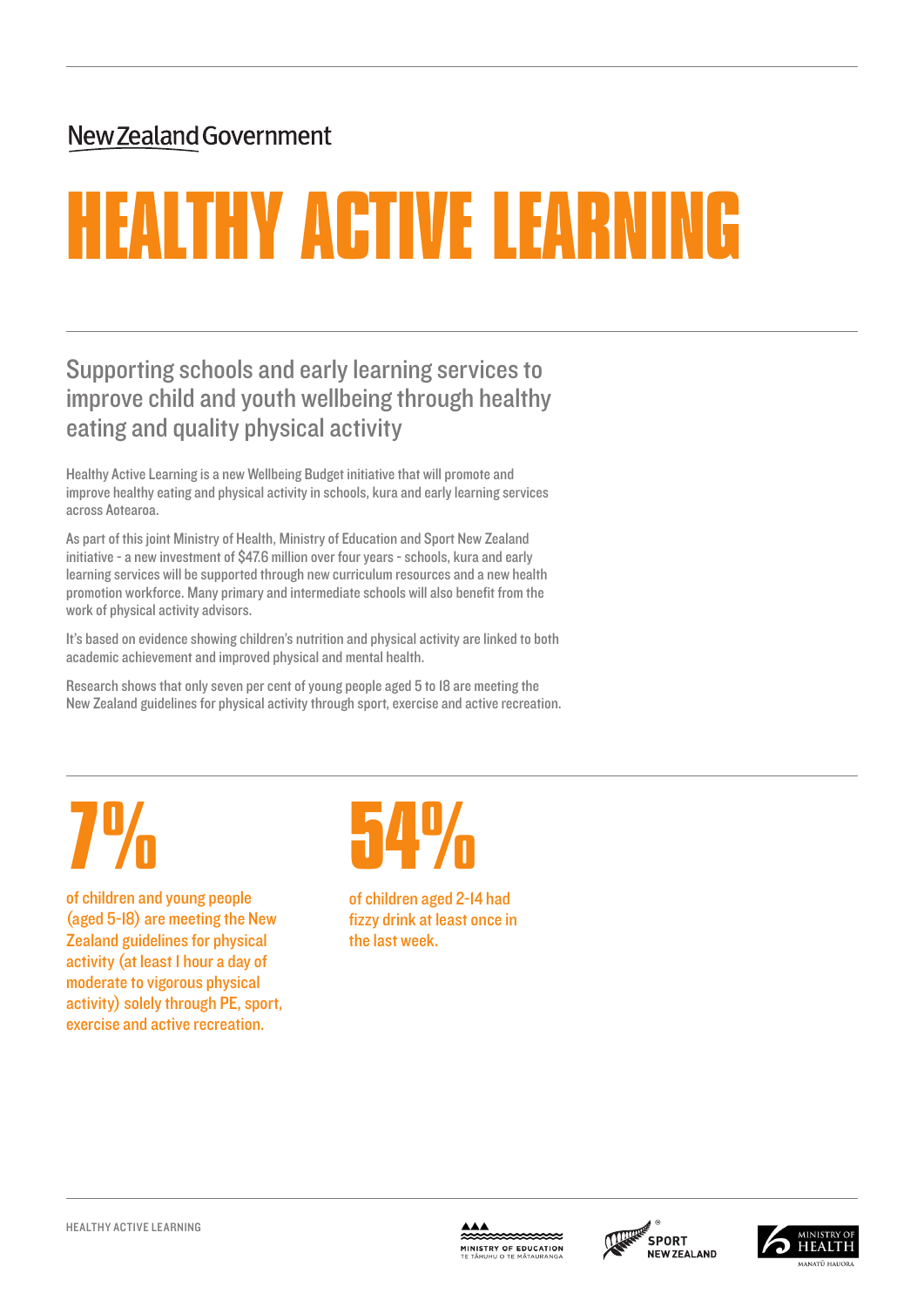# About the new initiative

Healthy Active Learning has three components which, individually and collectively, will drive better education and health outcomes for young New Zealanders.

#### NEW CURRICULUM **RESOURCES**

The Ministry of Education will work with curriculum experts, teachers, school and kura leaders to design and publish Health and Physical Education (HPE) and Hauora curriculum resources for schools and kura to enhance the understanding and delivery of HPE and physical activity initiatives.



### A HEALTH PROMOTION WORKFORCE AND TOOLKIT

The Ministry of Health will develop a toolkit to help all early learning services and schools create a healthy food and drink environment. This will include a focus on healthy food and water-only (and plain milk) policies. Following consultation, the toolkit will be finalised in December 2019.

A health promotion workforce will be employed by District Health Boards and/or Public Health Units, and will assist schools and early learning services to develop healthy food and water-only (and plain milk) educational environments. They will be in place for the start of 2020.

### A PHYSICAL ACTIVITY **WORKFORCF**

Sport New Zealand will partner with regional sports trusts to provide a workforce to work with 40 per cent of all year 1 to 8 primary schools, intermediate schools and kura. This workforce will help create active school environments by working alongside school leaders and teachers to enhance the provision of play, sport and physical education, and to create better connections with physical activity providers in their local communities.

This draws on lessons learned from pilots run by Sport New Zealand across schools in Auckland and Upper Hutt over the past three years. Sport New Zealand anticipates implementing this aspect of Healthy Active Learning in around 300 schools in 2020 and 2021, expanding to a further 500 in 2022 and 2023.



 $\begin{array}{c}\n\blacktriangle\blacktriangle\blacktriangle\blacktriangle\n\end{array}$ **MINISTRY OF EDUCATION**<br>TE TÂHUHU O TE MÂTAURANGA